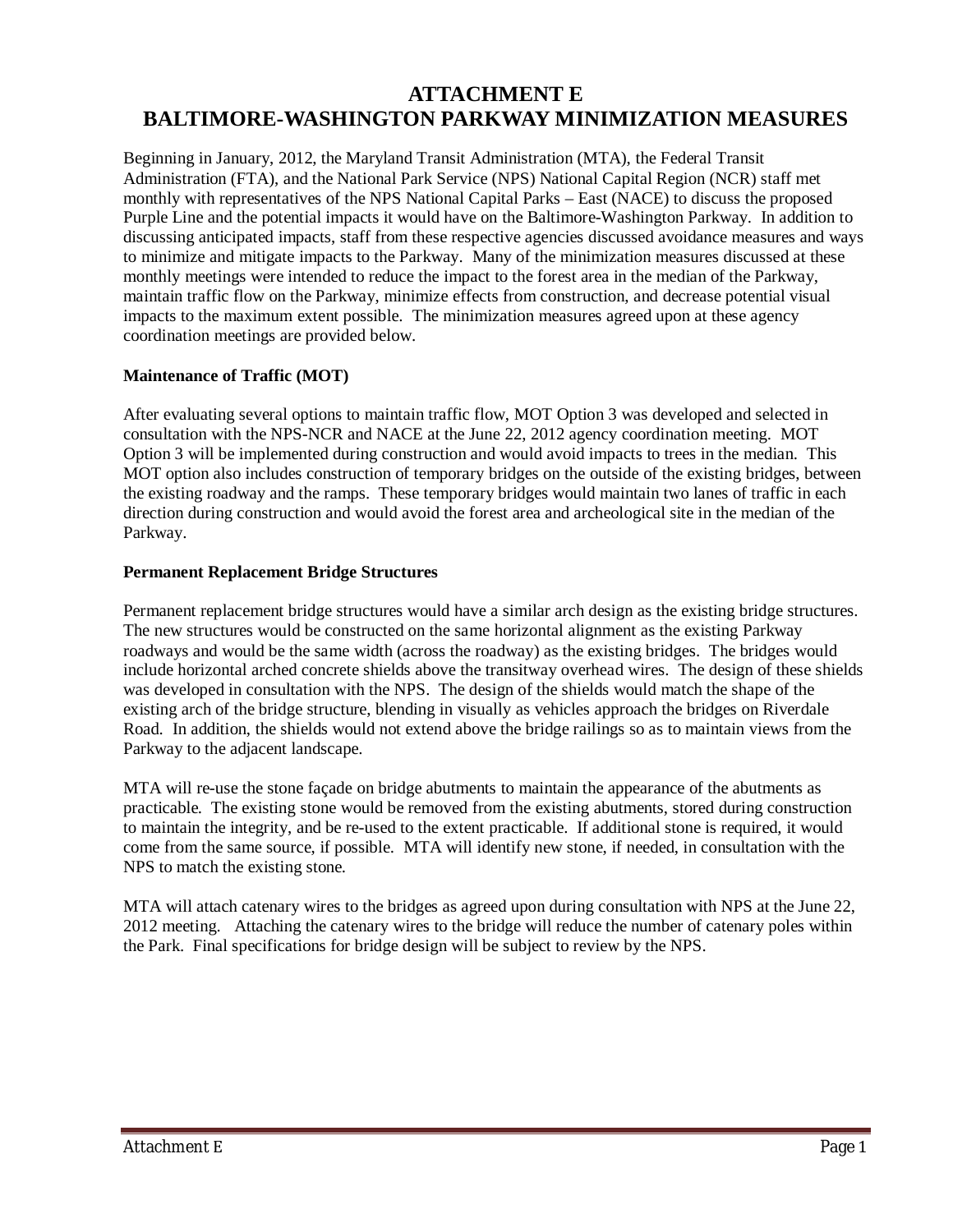# **Landscaping and Invasive Species**

MTA will develop landscape plans including tree and vegetation replacement (at agreed upon ratios in consultation with the NPS) using native and approved species to mitigate the temporary and permanent removal of vegetation and trees. Landscape plans for areas within the Park will be included in the project plans and specifications and will be made available for review and approval by the NPS at milestones in the project development process (i.e., 60% design and 90% design).

MTA will conduct a survey prior to construction in all areas where vegetation will be disturbed to identify the presence of invasive species. A two year invasive species avoidance and removal program within the project limits will be developed, submitted to the NPS for approval, and implemented by MTA.

The maintenance of traffic plan calls for temporary bridges and approach roadways to be constructed between the existing mainline roadway and bridges and the ramps between the Parkway and MD 410. Upon completion of construction all temporary roadway, structures, and construction materials will be removed and the ground returned to pre-construction grade using stockpiled materials from the site, or similar, to support vegetation. Any residual structures or pavements will be removed. The area will be stabilized and planted with appropriate species. The final landscape plan for the slope between the mainline roadway and ramps will be determined in consultation with the NPS.

# **Protected and Sensitive Resources**

Sensitive natural and built resources including trees and archeological resources will be identified and a buffer area established and marked in the design plans and in the field to protect the resources. MTA will also identify the sensitive resources on the project design plans, including the buffer area required for protection. The NPS will be consulted and MTA will locate the resources and buffer in the field prior to construction activities. The NPS-NCR tree guidelines will be incorporated into project specifications, contract documents, and the NPS Special Use Permit.

# **Design Elements**

MTA will take the following actions regarding the design elements:

- MTA will design sidewalk improvements along Riverdale Road to meet ADA requirements.
- x MTA will not construct stormwater management facilities within the boundaries of the Parkway.
- During design reviews MTA will provide the NPS with plans for the material, colors and finishes for permanent traffic signals and roadway lighting poles and fixtures within the Parkway. The NPS will approve the plans prior to final design.

# **Land Exchange Agreement and Measures for Temporary Impacts**

A land exchange agreement will be executed between MTA and the NPS to mitigate for the permanent use of approximately 0.6 acres of park land along Riverdale Road. The financial valuation and exchange of the permanent land will be determined through an approved appraisal process between the NPS and MTA following all applicable Federal and State laws and practices. The general steps of the land exchange include the following:

- 1. The property being exchanged is identified by the NPS.
- 2. The NPS-NCR Lands Office contacts the U.S. Department of the Interior (DOI) Office of Valuation Services (OVS) and provides details of exchange.
- 3. OVS prepares Statement of Work (SOW) to be used by contract appraiser.
- 4. OVS provides SOW and a list of qualified and DOI approved appraisers to MTA.
- 5. MTA hires appraiser from list.